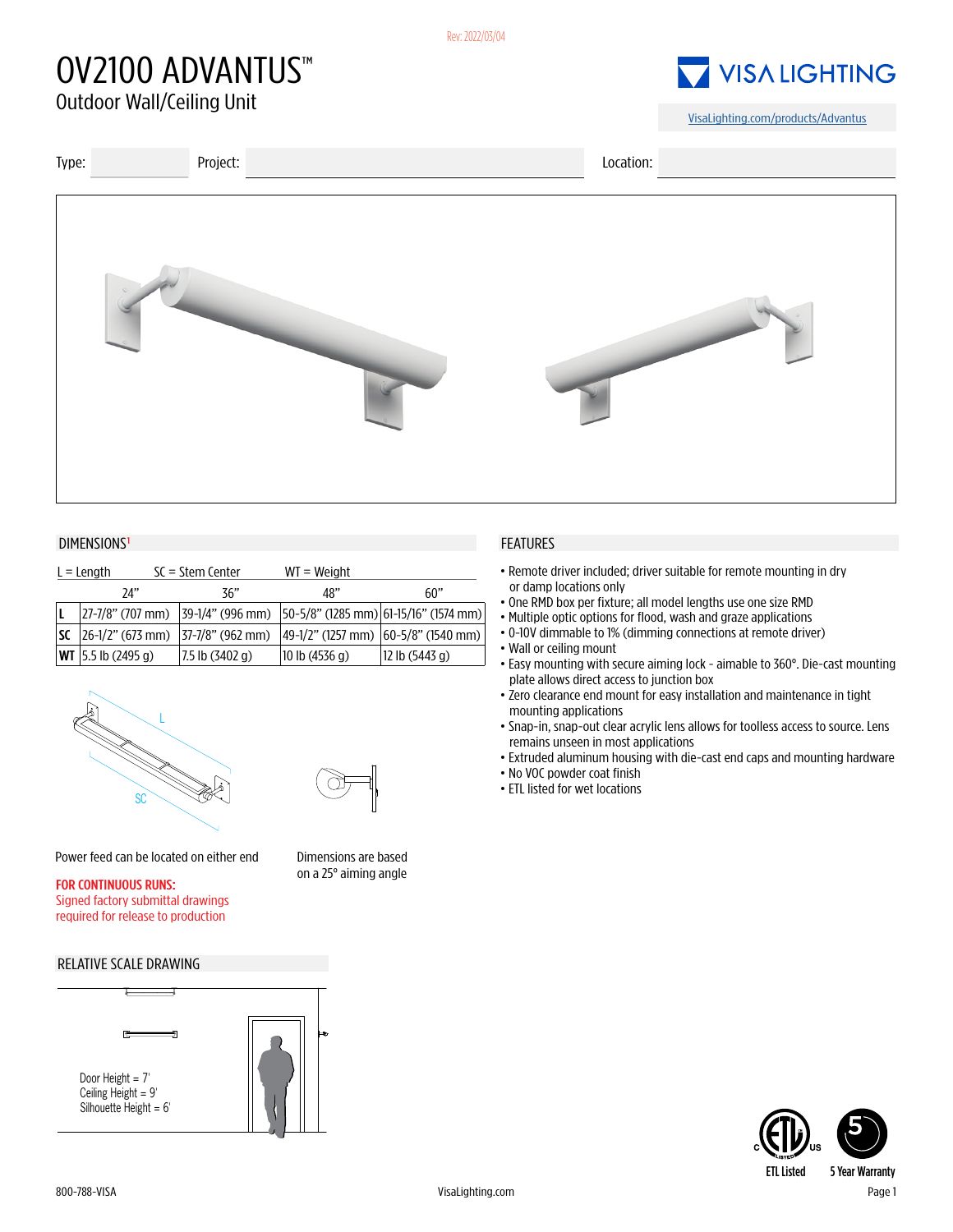#### Rev: 2022/03/04

# OV2100 ADVANTUS (cont.)

## **7 VISA LIGHTING**



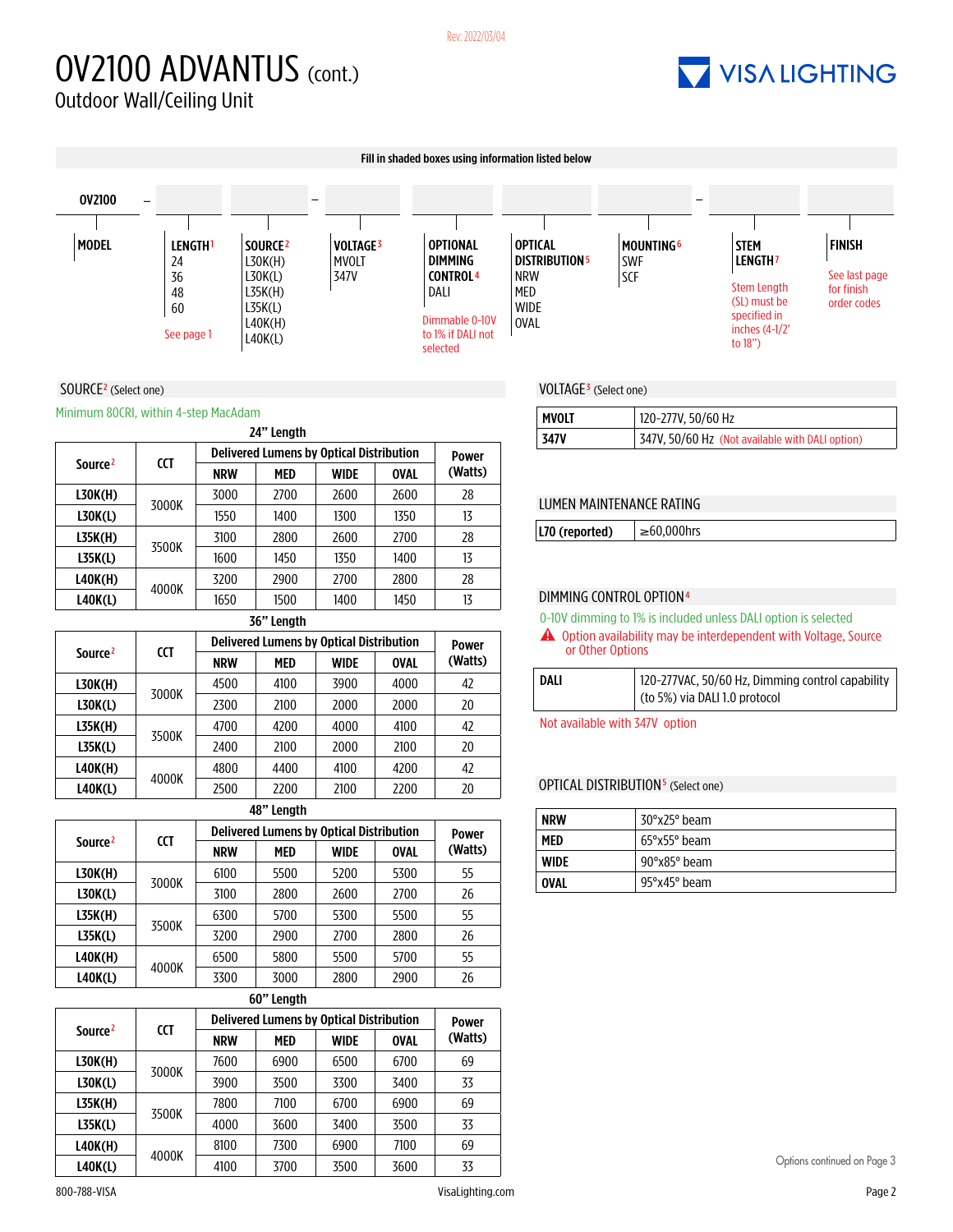### OV2100 ADVANTUS (CONT.) Outdoor Wall/Ceiling Unit

## VISA LIGHTING



### REMOTE DRIVER INFORMATION



Remote driver boxes have knock-outs for conduit connections

#### Maximum Recommended Remote Wiring Distance from **remote driver** to fixture canopy

| • 12GA | 130 ft |
|--------|--------|
| • 14GA | 80 ft  |
| • 16GA | 50 ft  |
| • 18GA | 30 ff  |
| • 20GA | 20 ft  |